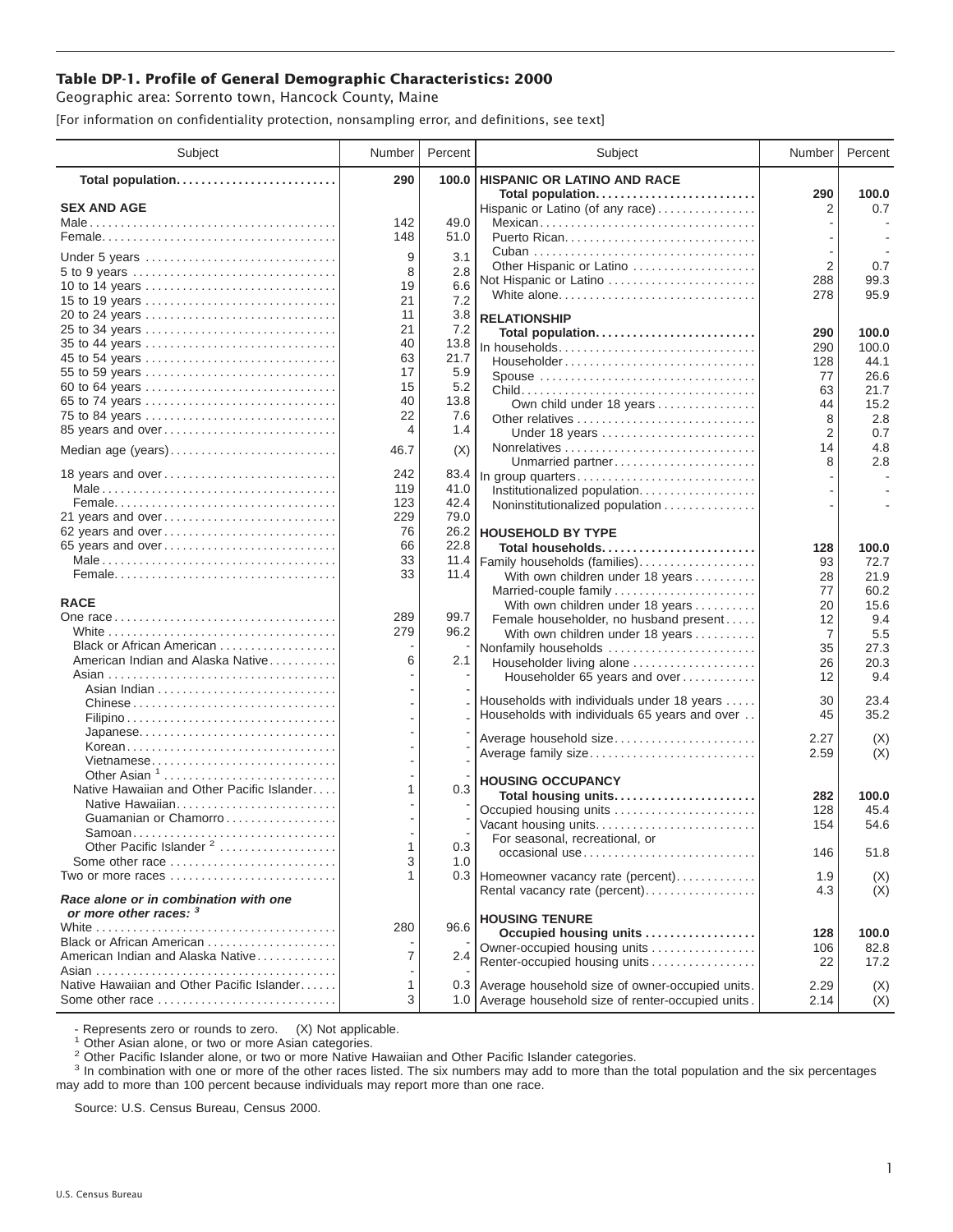## **Table DP-2. Profile of Selected Social Characteristics: 2000**

Geographic area: Sorrento town, Hancock County, Maine

[Data based on a sample. For information on confidentiality protection, sampling error, nonsampling error, and definitions, see text]

| Subject                                                     | Number         | Percent      | Subject                                                  | Number         | Percent     |
|-------------------------------------------------------------|----------------|--------------|----------------------------------------------------------|----------------|-------------|
| <b>SCHOOL ENROLLMENT</b>                                    |                |              | <b>NATIVITY AND PLACE OF BIRTH</b>                       |                |             |
| Population 3 years and over                                 |                |              | Total population                                         | 284            | 100.0       |
| enrolled in school                                          | 46             |              |                                                          | 281            | 98.9        |
| Nursery school, preschool                                   | 3              | 6.5          | Born in United States                                    | 277            | 97.5        |
| Kindergarten                                                | 2              | 4.3          |                                                          | 159            | 56.0        |
| Elementary school (grades 1-8)                              | 21<br>14       | 45.7<br>30.4 | Different state<br>Born outside United States            | 118            | 41.5<br>1.4 |
| College or graduate school                                  | 6              |              | 13.0   Foreign born                                      | 4<br>3         | 1.1         |
|                                                             |                |              | Entered 1990 to March 2000                               |                |             |
| <b>EDUCATIONAL ATTAINMENT</b>                               |                |              | Naturalized citizen                                      | 3              | 1.1         |
| Population 25 years and over                                | 229            | 100.0        |                                                          |                |             |
| Less than 9th grade                                         | 4              | 1.7          | <b>REGION OF BIRTH OF FOREIGN BORN</b>                   |                |             |
| 9th to 12th grade, no diploma                               | $\overline{7}$ | 3.1          | Total (excluding born at sea)                            | 3              | 100.0       |
| High school graduate (includes equivalency)                 | 69             | 30.1         |                                                          | $\overline{2}$ | 66.7        |
| Some college, no degree<br>Associate degree                 | 44<br>15       | 19.2<br>6.6  |                                                          | 1              | 33.3        |
|                                                             | 31             | 13.5         |                                                          |                |             |
| Graduate or professional degree                             | 59             | 25.8         |                                                          |                |             |
|                                                             |                |              |                                                          |                |             |
| Percent high school graduate or higher                      | 95.2           | (X)          | Northern America                                         |                |             |
| Percent bachelor's degree or higher                         | 39.3           | (X)          | <b>LANGUAGE SPOKEN AT HOME</b>                           |                |             |
| <b>MARITAL STATUS</b>                                       |                |              | Population 5 years and over                              | 275            | 100.0       |
| Population 15 years and over                                | 250            | 100.0        | English only                                             | 273            | 99.3        |
| Never married                                               | 45             | 18.0         | Language other than English                              | 2              | 0.7         |
| Now married, except separated                               | 155            | 62.0         | Speak English less than "very well"                      |                |             |
| Separated                                                   | 4              | 1.6          | Spanish<br>Speak English less than "very well"           |                |             |
|                                                             | 24             | 9.6          | Other Indo-European languages                            | $\overline{2}$ | 0.7         |
|                                                             | 21<br>22       | 8.4<br>8.8   | Speak English less than "very well"                      |                |             |
|                                                             | 12             | 4.8          | Asian and Pacific Island languages                       |                |             |
|                                                             |                |              | Speak English less than "very well"                      |                |             |
| <b>GRANDPARENTS AS CAREGIVERS</b>                           |                |              |                                                          |                |             |
| Grandparent living in household with                        |                |              | <b>ANCESTRY (single or multiple)</b><br>Total population | 284            | 100.0       |
| one or more own grandchildren under                         |                |              | Total ancestries reported                                | 322            | 113.4       |
| Grandparent responsible for grandchildren                   |                |              |                                                          | $\overline{2}$ | 0.7         |
|                                                             |                |              |                                                          | $\overline{2}$ | 0.7         |
| <b>VETERAN STATUS</b>                                       |                |              |                                                          | $\overline{2}$ | 0.7         |
| Civilian population 18 years and over                       | 232            | 100.0        |                                                          | $\overline{2}$ | 0.7         |
| Civilian veterans                                           | 33             | 14.2         | French (except Basque) <sup>1</sup>                      | 107<br>19      | 37.7<br>6.7 |
|                                                             |                |              | French Canadian <sup>1</sup>                             | $\overline{2}$ | 0.7         |
| <b>DISABILITY STATUS OF THE CIVILIAN</b>                    |                |              |                                                          | 25             | 8.8         |
| NONINSTITUTIONALIZED POPULATION<br>Population 5 to 20 years | 41             | 100.0        |                                                          |                |             |
| With a disability                                           | 4              | 9.8          |                                                          |                |             |
| Population 21 to 64 years                                   | 163            | 100.0        |                                                          | 56             | 19.7        |
| With a disability                                           | 26             | 16.0         |                                                          |                |             |
| Percent employed                                            | 57.7           | (X)          | Norwegian                                                |                |             |
|                                                             | 137            | 84.0         |                                                          | 5              | 1.8         |
|                                                             | 82.5           | (X)          |                                                          |                |             |
| Population 65 years and over                                | 67             | 100.0        |                                                          |                |             |
| With a disability                                           | 23             | 34.3         |                                                          | 12             | 4.2         |
|                                                             |                |              |                                                          | 13             | 4.6         |
| <b>RESIDENCE IN 1995</b>                                    |                |              |                                                          |                |             |
| Population 5 years and over                                 | 275            | 100.0        | Subsaharan African                                       |                |             |
| Same house in 1995<br>Different house in the U.S. in 1995   | 199<br>71      | 72.4<br>25.8 |                                                          | 6              | 2.1         |
| Same county                                                 | 21             | 7.6          |                                                          |                |             |
|                                                             | 50             | 18.2         | United States or American                                | 15             | 5.3         |
| Same state                                                  | 21             | 7.6          |                                                          | 13             | 4.6         |
| Different state                                             | 29             | 10.5         | West Indian (excluding Hispanic groups)                  |                |             |
|                                                             | 5              |              |                                                          | 41             | 14.4        |

-Represents zero or rounds to zero. (X) Not applicable. 1 The data represent a combination of two ancestries shown separately in Summary File 3. Czech includes Czechoslovakian. French includes Alsatian. French Canadian includes Acadian/Cajun. Irish includes Celtic.

Source: U.S. Bureau of the Census, Census 2000.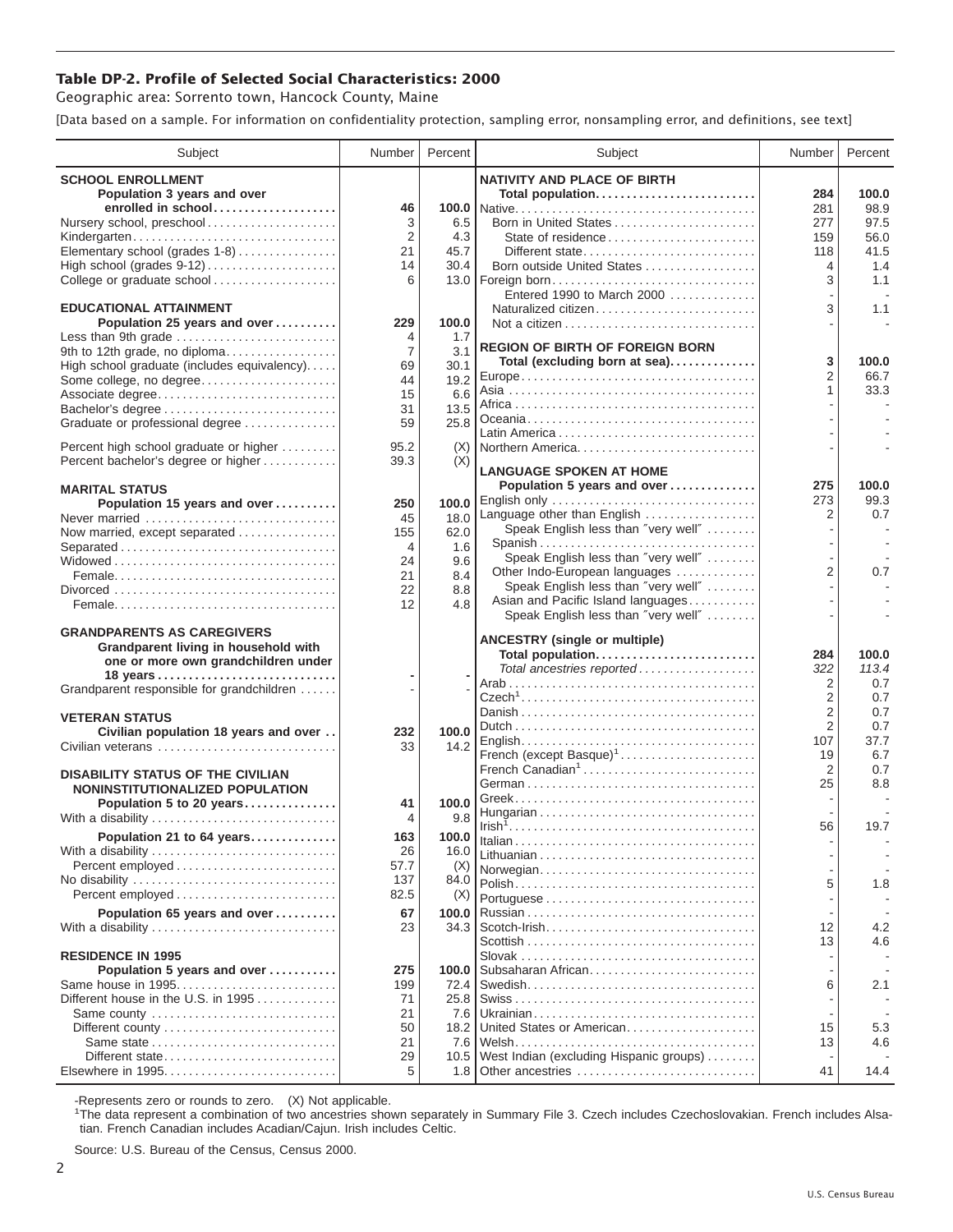## **Table DP-3. Profile of Selected Economic Characteristics: 2000**

Geographic area: Sorrento town, Hancock County, Maine [Data based on a sample. For information on confidentiality protection, sampling error, nonsampling error, and definitions, see text]

| Subject                                                                         | Number | Percent | Subject                                                                                | Number                           | Percent |
|---------------------------------------------------------------------------------|--------|---------|----------------------------------------------------------------------------------------|----------------------------------|---------|
| <b>EMPLOYMENT STATUS</b>                                                        |        |         | <b>INCOME IN 1999</b>                                                                  |                                  |         |
| Population 16 years and over                                                    | 244    | 100.0   | Households                                                                             | 121                              | 100.0   |
| In labor force                                                                  | 144    | 59.0    | Less than \$10,000                                                                     | 7                                | 5.8     |
| Civilian labor force                                                            | 140    | 57.4    | $\frac{1}{2}$ \$10,000 to \$14,999                                                     | 3                                | 2.5     |
| Employed                                                                        | 132    |         |                                                                                        | 12                               | 9.9     |
|                                                                                 | 8      |         |                                                                                        | 20                               | 16.5    |
| Percent of civilian labor force                                                 | 5.7    |         |                                                                                        | 29                               | 24.0    |
|                                                                                 | 4      |         |                                                                                        | 21                               | 17.4    |
| Not in labor force                                                              | 100    |         |                                                                                        | 14                               | 11.6    |
|                                                                                 |        |         | \$100,000 to \$149,999                                                                 | 10                               | 8.3     |
| Females 16 years and over                                                       | 125    | 100.0   | \$150,000 to \$199,999                                                                 | $\overline{2}$                   | 1.7     |
| In labor force $\ldots \ldots \ldots \ldots \ldots \ldots \ldots \ldots \ldots$ | 74     | 59.2    | \$200,000 or more                                                                      | 3                                | 2.5     |
| Civilian labor force                                                            | 74     | 59.2    | Median household income (dollars)                                                      | 42,125                           | (X)     |
| Employed                                                                        | 68     | 54.4    |                                                                                        |                                  |         |
| Own children under 6 years                                                      | 9      | 100.0   | With earnings                                                                          | 82                               | 67.8    |
| All parents in family in labor force                                            | 1      | 11.1    | Mean earnings $(dollars)1$                                                             | 49,495                           | (X)     |
|                                                                                 |        |         | With Social Security income                                                            | 49                               | 40.5    |
| <b>COMMUTING TO WORK</b>                                                        |        |         | Mean Social Security income $(dollars)^1$                                              | 12,179                           | (X)     |
| Workers 16 years and over                                                       | 136    |         | 100.0 With Supplemental Security Income                                                | 11                               | 9.1     |
| Car, truck, or van - - drove alone                                              | 99     | 72.8    | Mean Supplemental Security Income                                                      |                                  |         |
| Car, truck, or van - - carpooled                                                | 7      | 5.1     | $\text{(dollars)}^1 \dots \dots \dots \dots \dots \dots \dots \dots \dots \dots \dots$ | 2,991                            | (X)     |
| Public transportation (including taxicab)                                       |        |         | With public assistance income                                                          | 5                                | 4.1     |
|                                                                                 | 5      | 3.7     | Mean public assistance income $(dollars)^1$                                            | 100                              | (X)     |
| Other means                                                                     |        |         | With retirement income                                                                 | 34                               | 28.1    |
| Worked at home                                                                  | 25     | 18.4    | Mean retirement income $(dollars)1$                                                    | 30,099                           | (X)     |
| Mean travel time to work $(minutes)^1$                                          | 22.6   | (X)     |                                                                                        |                                  |         |
|                                                                                 |        |         | Families                                                                               | 88                               | 100.0   |
| <b>Employed civilian population</b>                                             |        |         | Less than \$10,000                                                                     | 3                                | 3.4     |
| 16 years and over                                                               | 132    |         |                                                                                        | 1                                | 1.1     |
| <b>OCCUPATION</b>                                                               |        |         | \$15,000 to \$24,999                                                                   | $\overline{7}$                   | 8.0     |
| Management, professional, and related                                           |        |         | \$25,000 to \$34,999                                                                   | 13                               | 14.8    |
|                                                                                 | 55     |         |                                                                                        | 21                               | 23.9    |
| Service occupations                                                             | 23     |         |                                                                                        | 22                               | 25.0    |
| Sales and office occupations                                                    | 27     |         |                                                                                        | 12                               | 13.6    |
| Farming, fishing, and forestry occupations                                      | 4      |         |                                                                                        | $\overline{7}$<br>$\overline{2}$ | 8.0     |
| Construction, extraction, and maintenance                                       | 11     |         | \$150,000 to \$199,999<br>8.3 \$200,000 or more                                        |                                  | 2.3     |
| Production, transportation, and material moving                                 |        |         |                                                                                        |                                  |         |
|                                                                                 | 12     | 9.1     | Median family income (dollars)                                                         | 47,083                           | (X)     |
|                                                                                 |        |         | Per capita income (dollars) <sup>1</sup>                                               | 23,791                           | (X)     |
| <b>INDUSTRY</b>                                                                 |        |         | Median earnings (dollars):                                                             |                                  |         |
| Agriculture, forestry, fishing and hunting,                                     |        |         | Male full-time, year-round workers                                                     | 24,167                           | (X)     |
|                                                                                 | 6      | 4.5     | Female full-time, year-round workers                                                   | 27,500                           | (X)     |
|                                                                                 | 13     | 9.8     |                                                                                        |                                  |         |
| Manufacturing                                                                   | 11     | 8.3     |                                                                                        | Number                           | Percent |
| Wholesale trade                                                                 |        |         |                                                                                        | below                            | below   |
| Retail trade                                                                    | 16     | 12.1    |                                                                                        | poverty                          | poverty |
| Transportation and warehousing, and utilities                                   | 5      | 3.8     | Subject                                                                                | level                            | level   |
|                                                                                 | 4      | 3.0     |                                                                                        |                                  |         |
| Finance, insurance, real estate, and rental and                                 |        |         | <b>POVERTY STATUS IN 1999</b>                                                          |                                  |         |
| $leasing \ldots \ldots \ldots \ldots \ldots \ldots \ldots \ldots \ldots \ldots$ | 2      | 1.5     | Families                                                                               | 3                                | 3.4     |
| Professional, scientific, management, adminis-                                  |        |         | With related children under 18 years                                                   | 3                                | 13.6    |
| trative, and waste management services                                          | 20     | 15.2    | With related children under 5 years                                                    |                                  |         |
| Educational, health and social services                                         | 29     | 22.0    |                                                                                        |                                  |         |
| Arts, entertainment, recreation, accommodation                                  |        |         | Families with female householder, no                                                   |                                  |         |
| and food services                                                               | 12     | 9.1     | husband present                                                                        | 3                                | 23.1    |
| Other services (except public administration)                                   | 11     | 8.3     | With related children under 18 years                                                   | 3                                | 75.0    |
| Public administration                                                           | 3      | 2.3     | With related children under 5 years                                                    |                                  |         |
|                                                                                 |        |         |                                                                                        |                                  |         |
| <b>CLASS OF WORKER</b>                                                          |        |         | Individuals                                                                            | 16                               | 5.7     |
| Private wage and salary workers                                                 | 70     |         | 53.0 18 years and over                                                                 | 8                                | 3.4     |
| Government workers                                                              | 18     | 13.6    | 65 years and over                                                                      | 2                                | 3.0     |
| Self-employed workers in own not incorporated                                   |        |         | Related children under 18 years                                                        | 8                                | 17.4    |
|                                                                                 | 44     | 33.3    | Related children 5 to 17 years                                                         | 8                                | 21.6    |
| Unpaid family workers                                                           |        |         | Unrelated individuals 15 years and over                                                | 5                                | 12.2    |

-Represents zero or rounds to zero. (X) Not applicable.

<sup>1</sup>If the denominator of a mean value or per capita value is less than 30, then that value is calculated using a rounded aggregate in the numerator. See text.

Source: U.S. Bureau of the Census, Census 2000.